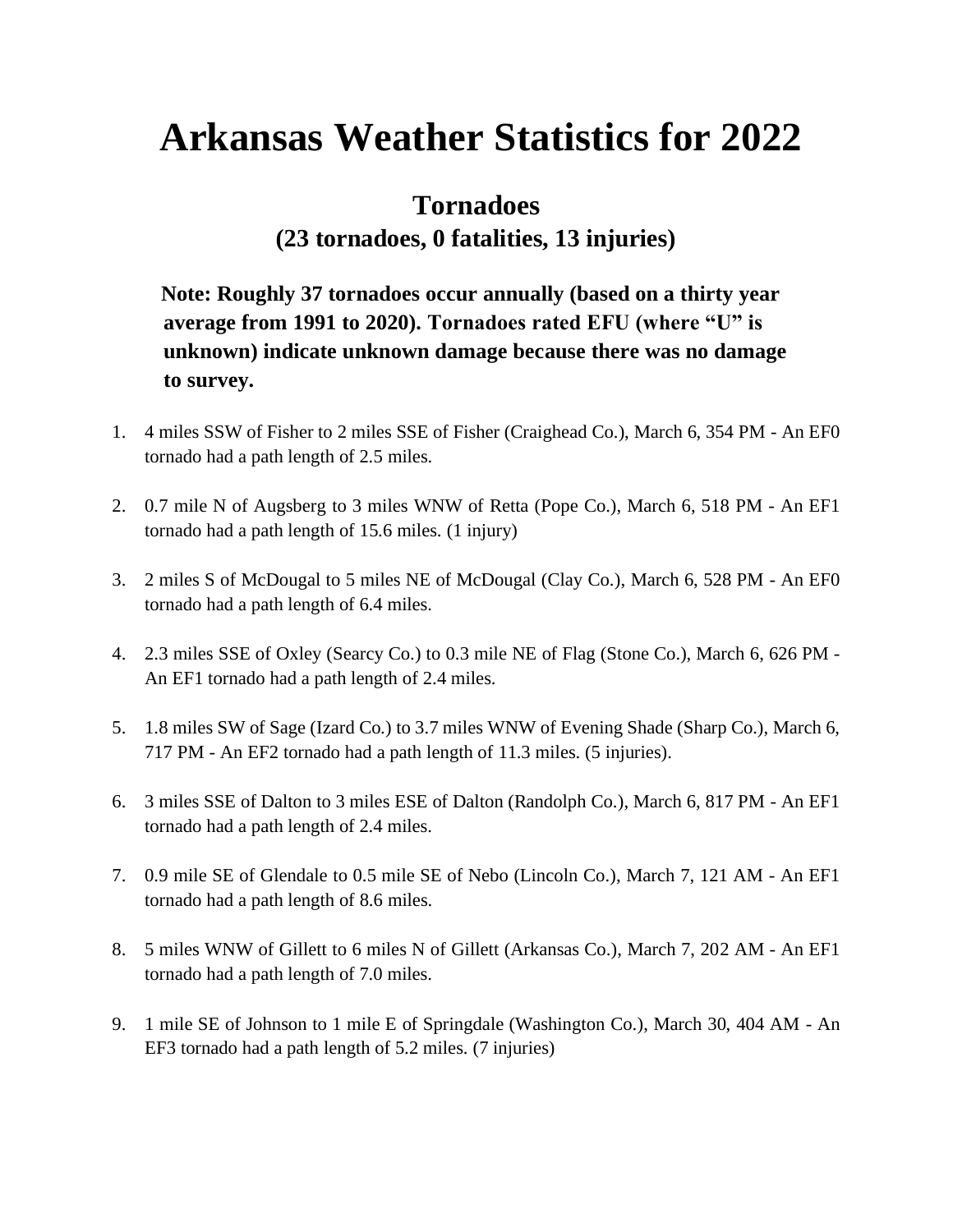- 10. 7 miles NNE of Hartman to 7 miles NNW of Clarksville (Johnson Co.), March 30, 747 AM An EF1 tornado had a path length of 3.5 miles.
- 11. 1 mile S of Bloomer to 2 miles SE of Bloomer (Sebastian Co.), April 11, 512 PM An EF1 tornado had a path length of 1.0 mile.
- 12. 1.2 miles S of Charleston to 2.1 miles E of Charleston (Franklin Co.), April 11, 523 PM An EF1 tornado had a path length of 2.4 miles.
- 13. 1 mile E of Scranton to 3 miles ENE of Morrison Bluff (Logan Co.), April 11, 633 PM An EF1 tornado had a path length of 3.4 miles.
- 14. 4 miles ESE of Mayflower (Faulkner Co.) to 2 miles NNE of Gibson (Pulaski Co.), April 11, 807 PM - An EF1 tornado had a path length of 7.9 miles.
- 15. 1 mile S of Prescott (Nevada Co.), April 12, 1041 PM An EF0 tornado had a path length of 0.2 mile.
- 16. 4 miles E of Brookland to 5 miles WNW of Monette (Craighead Co.), April 13, 236 PM An EF1 tornado had a path length of 5.4 miles.
- 17. 3 miles NE of Leachville (Mississippi Co., AR) to Hornersville (Dunklin Co., MO), April 13, 250 PM - An EF0 tornado had a path length of 7.8 miles.
- 18. 3.3 miles SSW of Etowah to 1.8 miles S of Etowah (Mississippi Co.), April 13, 300 PM An EF0 tornado had a path length of 1.9 miles.
- 19. 1 mile NE of Tull to 1 mile ENE of Tull (Grant Co.), April 30, 614 PM An EF0 tornado had a path length of 0.3 mile.
- 20. 3 miles SW of Des Arc (Prairie Co.), April 30, 652 PM An EF0 tornado had a path length of 0.3 mile.
- 21. 7 miles WSW of Almyra to 6 miles WSW of Almyra (Arkansas Co.), May 5, 1253 PM An EF2 tornado had a path length of 1.5 miles.
- 22. 4.3 miles WSW Murray to 3.5 miles W of Murray (Newton Co.), May 21, 245 PM An EF0 tornado had a path length of 0.9 mile.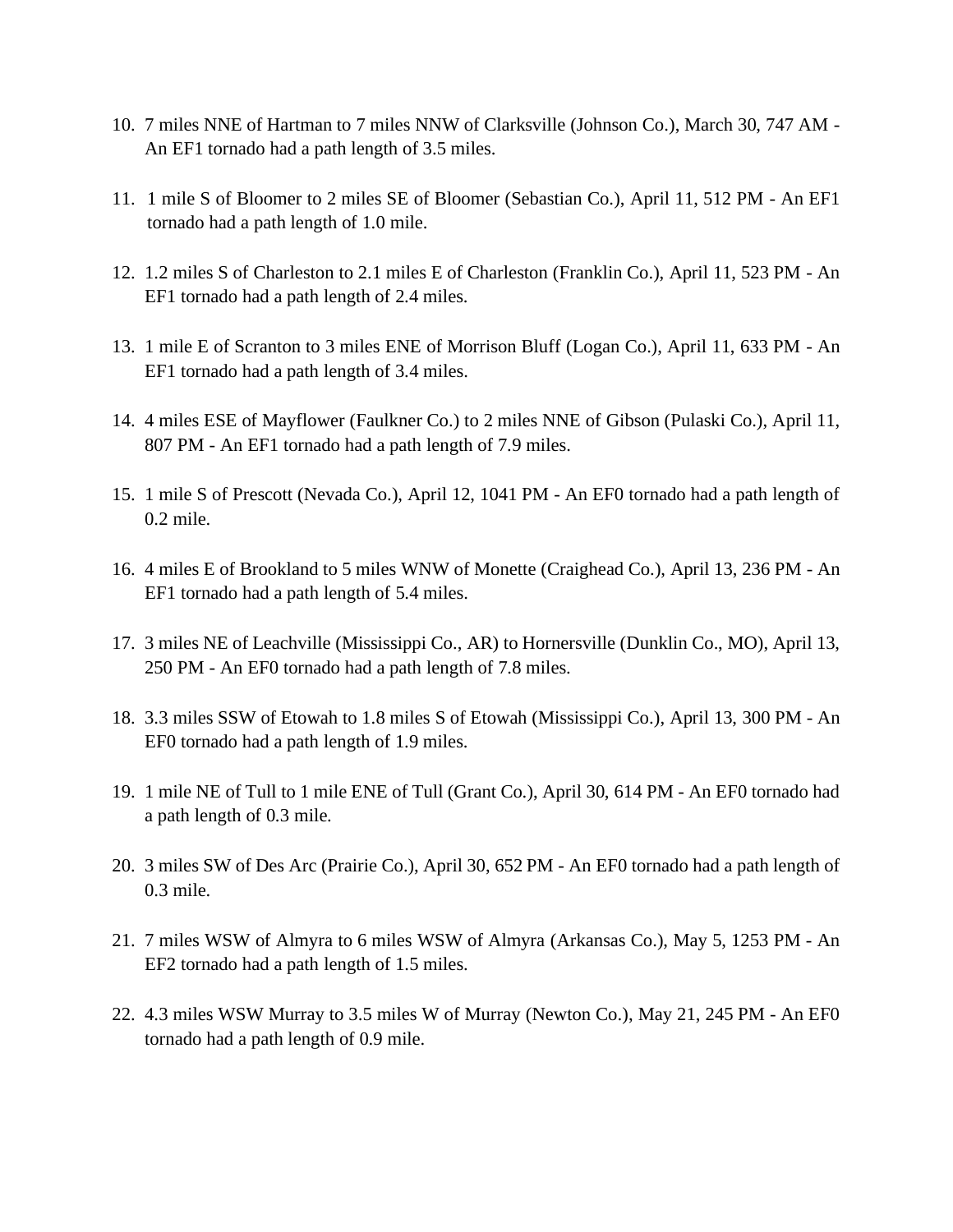23. 6 miles W of Rockwell (Garland Co.), May 21, 700 PM - An EFU tornado had a path length of 0.1 mile.

### **Thunderstorm (Straight-Line) Winds (1 fatality, 2 injuries)**

90 to 100 mph...

80 to 90 mph...

Pocahontas (Randolph Co.), February 22 Maynard (Randolph Co.), February 22 0.9 mile southeast of Vilonia (Faulkner Co.), April 11 Little Rock Air Force Base (Pulaski Co.), April 11 5 miles north-northeast of Bayou Meto (Arkansas Co.), April 13

75 to 80 mph...

Almyra (Arkansas Co.), May 5 Ash Flat (Sharp Co.), May 21

Rison (Cleveland Co.), April 13 - Damaging straight-line winds downed a tree onto a mobile home, which claimed the life of a 20-year-old woman.

1 mile ENE of Russellville (Pope Co.), May 15 - Damaging straight-line winds downed a tree onto a vehicle. Two people were extricated from the vehicle and taken to a local hospital.

## **Non-Thunderstorm Winds (0 fatalities, 0 injuries)**

# **Hail (0 fatalities, 0 injuries)**

4.50 inches

New Blaine (Logan Co.), April 11

4.25 inches

Cherokee Village (Sharp Co.), April 15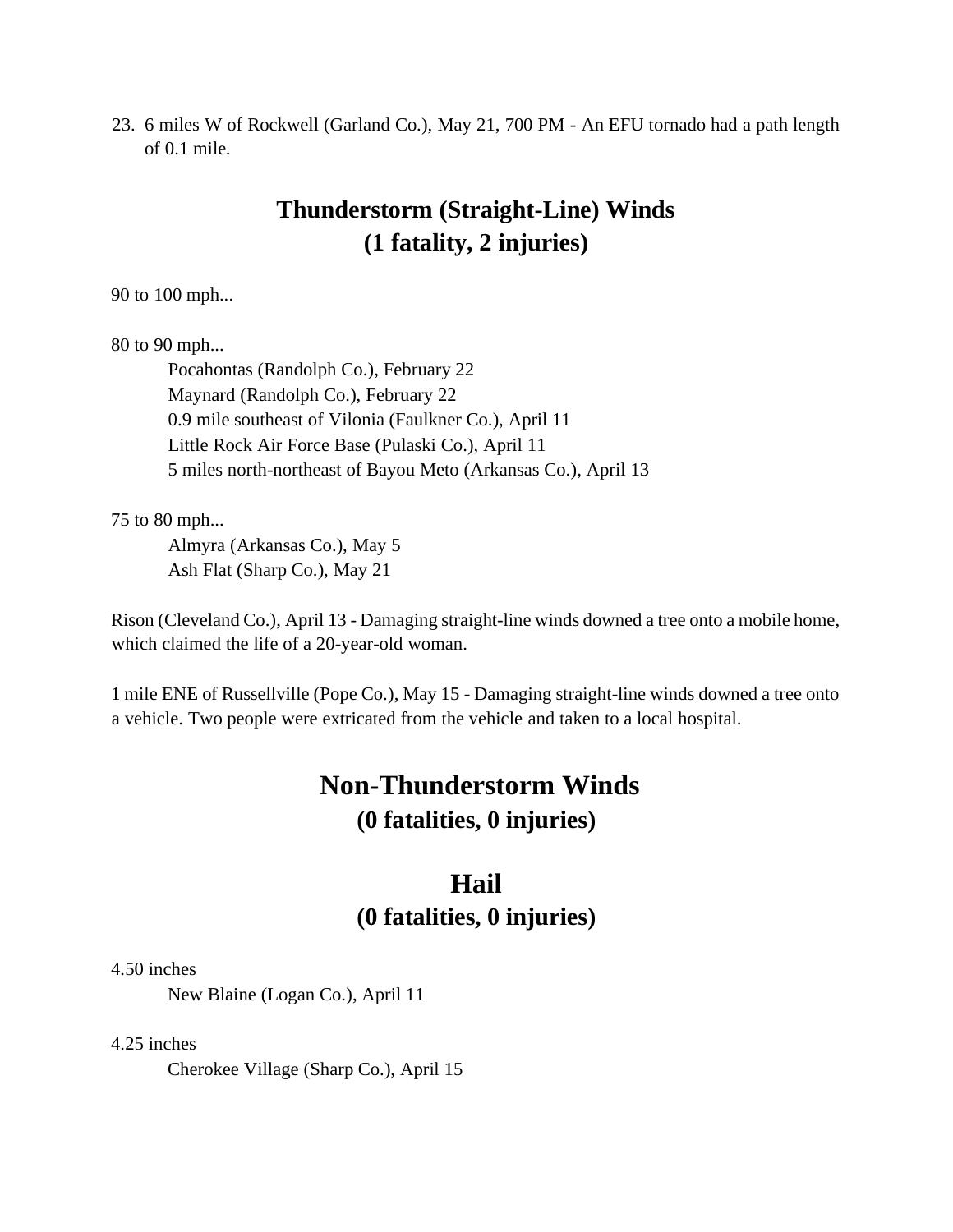#### 4.00 inches

5 miles west of Viola (Fulton Co.), April 15 Lake City (Craighead Co.), April 15

### 3.25 inches

0.9 mile southeast of Bono (Craighead Co.), April 15

### 3.00 inches

Charleston (Franklin Co.), April 11

#### 2.75 inches

Branch (Franklin Co.), April 11 Charleston (Franklin Co.), April 11 1 mile west of Delaware (Logan Co.), April 11 4 miles north of Mayflower (Faulkner Co.), April 11 Brookland (Craighead Co.), April 15 5 miles southeast of Walcott (Greene Co.), April 15 Caraway (Craighead Co.), April 15

### 2.50 inches

Fort Smith (Sebastian Co.), April 11 Lavaca (Sebastian Co.), April 11 7 miles west of Delaware (Logan Co.), April 11 Springdale (Washington Co.), April 16

#### 2.25 inches

3 miles west of Charleston (Franklin Co.), April 11 McRae (White Co.), April 11

### 2.00 inches

1 mile south of Mill Creek (Sebastian Co.), April 11 Bloomer (Sebastian Co.), April 11 Cabot (Lonoke Co.), April 11 Des Arc (Prairie Co.), April 11 Osceola (Mississippi Co.), April 15 1 mile west of Springdale (Washington Co.), April 16 Jasper (Newton Co.), May 14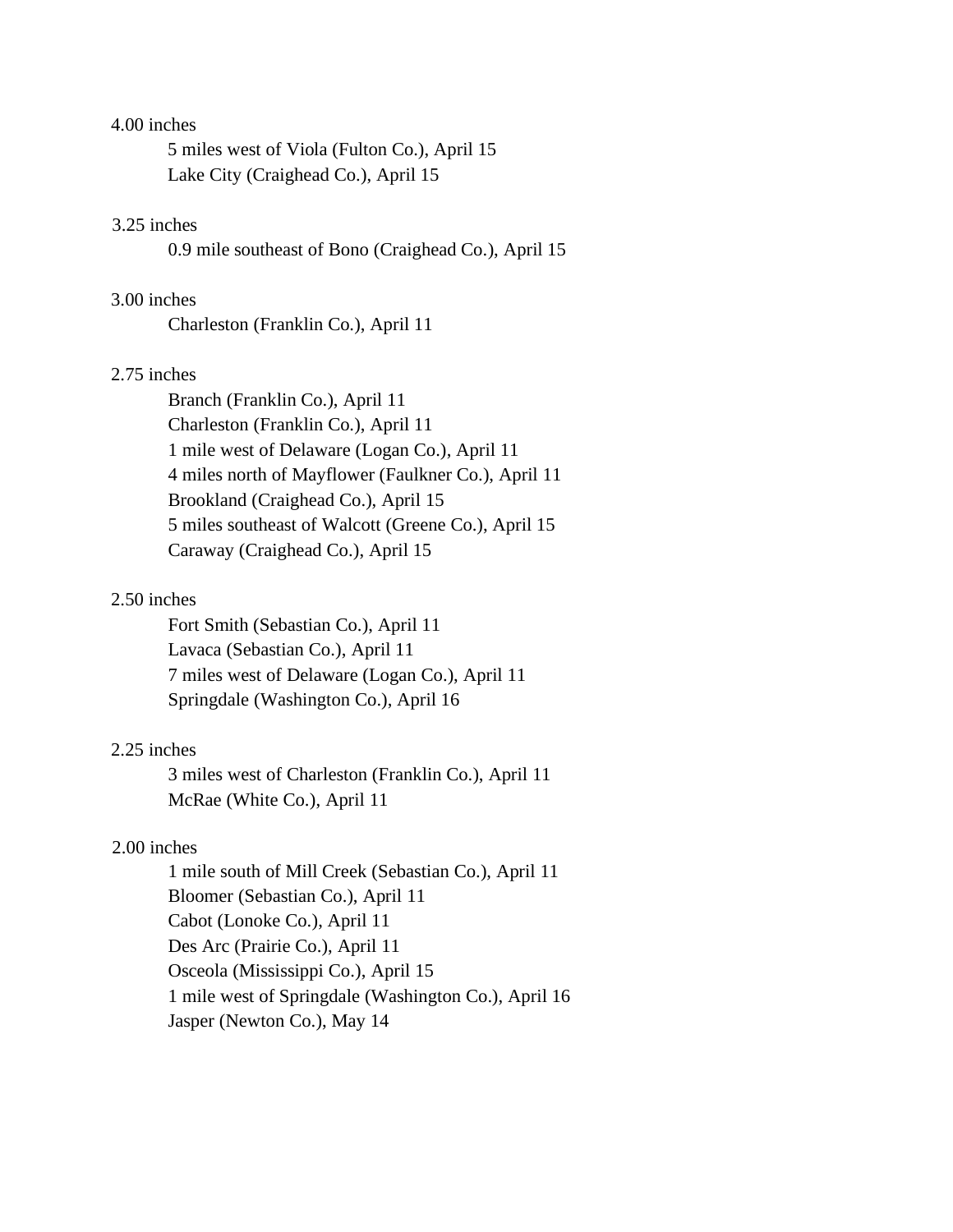#### **How Rare is Huge Hail?**

With the exception of 2005 and 2013, baseball size or larger hail was observed in Arkansas at least once a year since 1980 (through 2021). Hail at least softball size occurred once every other year (21 of 42 years). As far as numbers of reports, of the roughly 5,859 instances of quarter size or larger hail, 2,475 were at least golf balls (42.2% of reports), 256 were at least baseballs (4.4% of reports), and 50 were at least softballs (0.9% of reports). The largest hailstones were five inches in diameter (slightly larger than a DVD) on January 21, 1999; April 2, 2006; and May 4, 2020.

### **Floods and Flash Floods (2 fatalities, 0 injuries)**

4 miles southeast of Berryville (Carroll Co.), April 13 – The driver of a vehicle tried to cross a low water bridge along County Road 741. The vehicle was swept downstream by an elevated Osage Creek, and the driver (a 70-year-old woman) was killed.

Fayetteville (Washington Co.), May 5 – During the early morning hours, a 28-year-old woman was dropped off at an apartment complex. Near the complex, local authorities believe she was swept downstream by a swollen Town Branch Creek. Her body was found on the 13th.

# **Lightning (0 fatalities, 0 injuries)**

### **Records of Note**

At this time, there are no records of note.

**Notes:** 

**Severe weather events shown above have likely been certified for publication in** *Storm Data (***published by the National Centers for Environmental Information) if they occurred more than 60 days prior to the first day of the current month. So, reports in February would be published by May 1st. These entries are still subject to change if additional information is received or errors are found.**